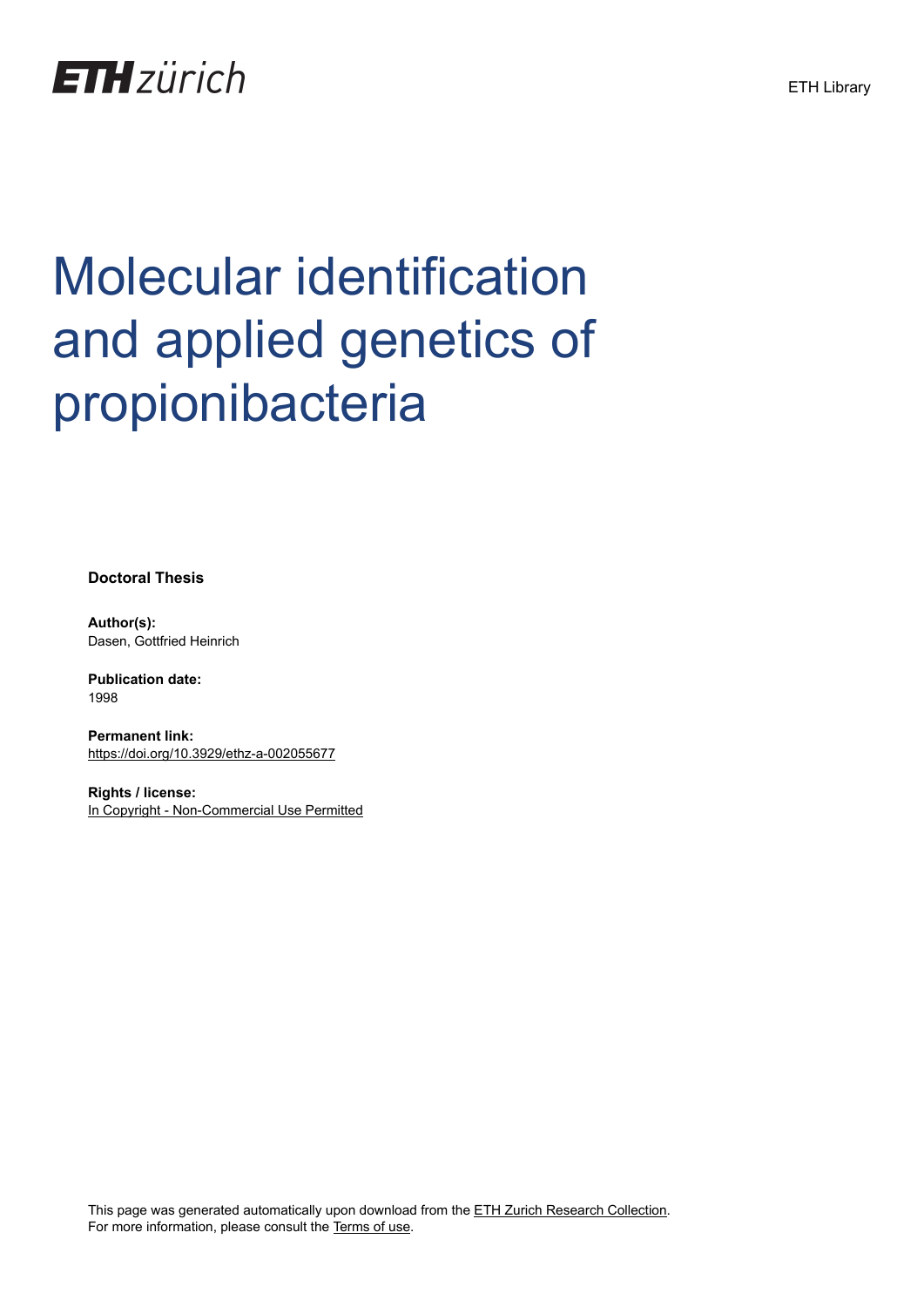# Molecular Identification and Applied Genetics of Propionibacteria

A dissertation submitted to the

## SWISS FEDERAL INSTITUTE OF TECHNOLOGY ZURICH (ETHZ)

for the degree of Doctor of Technical Sciences

presented by Gottfried Heinrich Dasen Dipl. Lm.-Ing. ETH born June 25, 1966 citizen of Dübendorf ZH and Täuffelen BE

accepted on the recommendation of Prof. Dr. Michael Teuber. examiner Prof. Dr. Alexander von Graevenitz, co-examiner Dr, Leo Meile, co-examiner

Zürich, 1998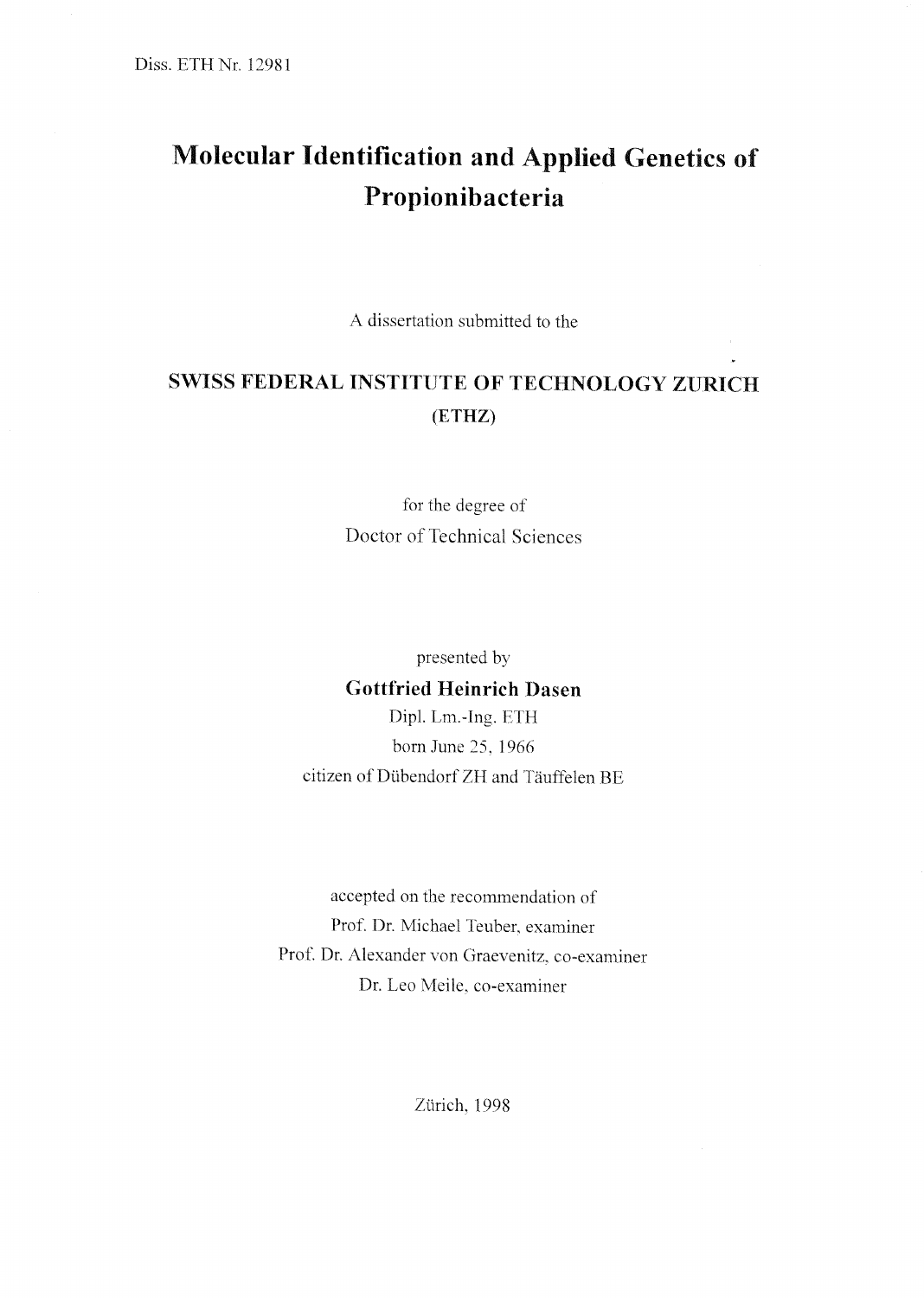### **SUMMARY**

Propionibacteria have been found so far mainly in dairy products and on the skin of humans and animals. Due to the absence of real selective media, the isolation and identification of propionibacteria is difficult and time consuming. Because both groups of propionibacteria are of a certain importance, either as dairy starter cultures or as potential pathogens, a faster identification process is necessary. In addition, correct identification is needed as a basis for further molecular studies with propionibacteria.

The taxonomic situation of the genus *Propionibacterium* was reevaluated by the construction of <sup>a</sup> phylogenetic tree based on 16S rDNA sequences of all type strains. When necessary, the complete 16S rDNA sequences were determined in this thesis (two classical and four medically relevant species) or existing database entries were completed. A rapid molecular method based on multiplex PCR (MPCR) was developed to determine whether unknown bacteria belong to the genus Propionibacterium or not. Briefly, DNA from <sup>a</sup> pure bacterial culture is isolated using <sup>a</sup> short method (mediated by SDS and Proteinase K) and amplified by MPCR. A specific gene probe for propionibacteria, gd1 (5'-TGCTTTCGATACGGGTTGAC-3') is used in the MPCR assay. This probe hybridizes only with the 16S rDNA (E. coli positions 632-651, V4 variable region) of strains belonging to the genus *Propionibacterium*. Propionibacteria are present in an isolate when a specific 900-bp (basepairs) sized DNA fragment is amplified in the MPCR assay. When "foreign" bacteria (not belonging to the genus Propionibacterium) occur in the sample, <sup>a</sup> 1500-bp sized fragment is amplified. This fragment is used as an internal control; as a proof that the MPCR analysis was performed correctly, but that no detectable amounts of propionibacteria were present in a sample. For pure cultures of propionibacteria, the detection limit was at  $2 \times 10^3$  cfu per ml in a broth culture.

The MPCR method can be further used for a rapid screening for propionibacteria in samples, e.g. in raw milk or in clinical specimens. Due to the simple sample preparation, <sup>a</sup> large number of new habitats can now be investigated rapidly for the presence (or absence) of propionibacteria.

After determining the genus of isolates, the next step is the identification to species level. In this thesis, <sup>a</sup> molecular approach using partial sequencing of the 16S rDNA genes of propionibacteria was selected. Propionibacterium isolates were classified to their corresponding species by comparing the obtained I6S rDNA sequences to existing database entries (e.g. GenEmbl). The whole analysis was performed within two days.

1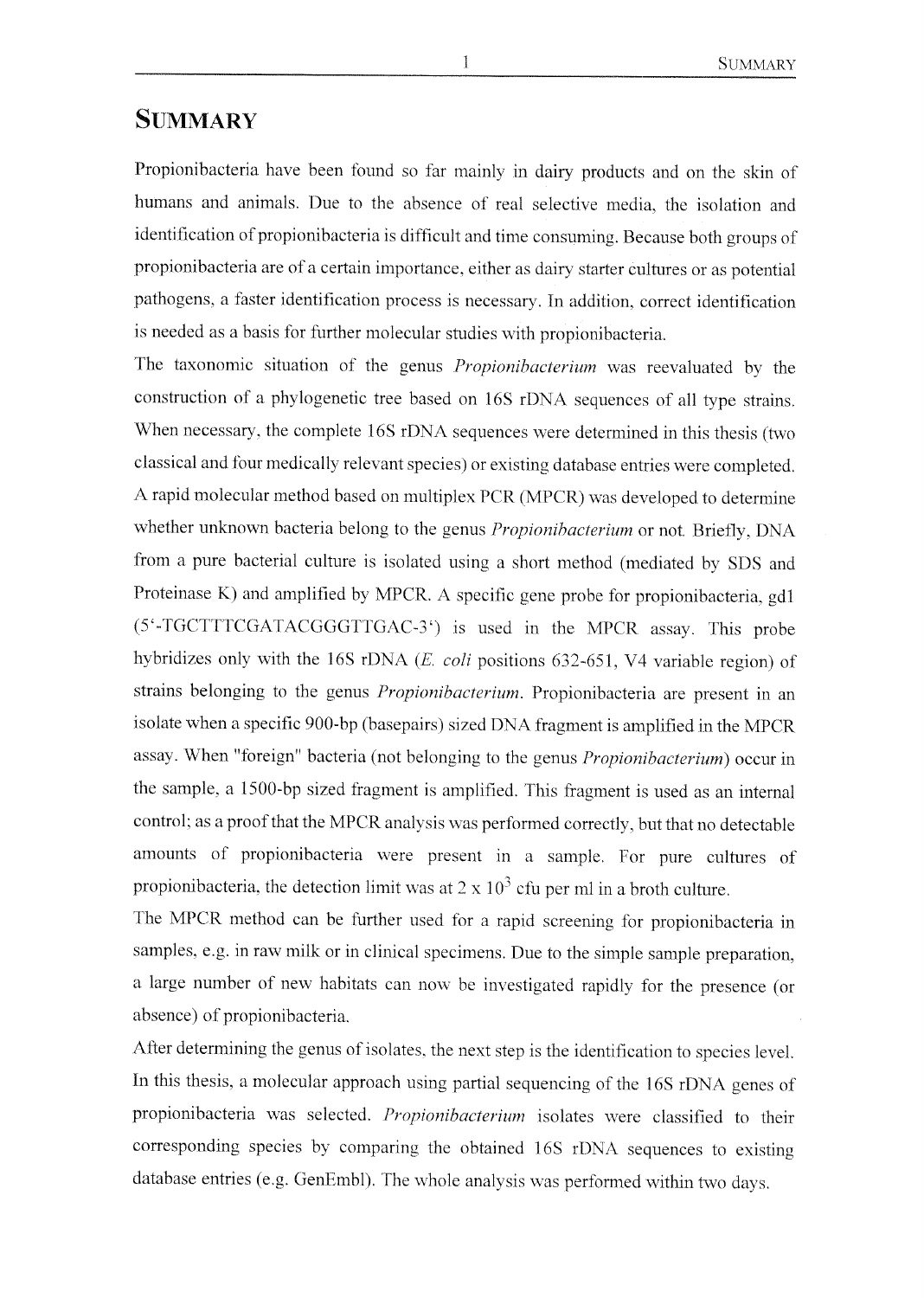In addition, a method for the identification of  $P$ . freudenreichii, the most relevant classical species, was developed. By using the PCR-amplified 16S-23S rDNA intergenic spacer region of the P. freudenreichii type strain as hybridization probe, all strains of our collection belonging to this species were detected. The same principle is proposed in this thesis for the identification of all other strains of the genus but this was not further investigated.

The P. freudenreichii species has been separated by certain researchers into two subspecies (freudenreichii and shermanii). Neither the 16S nor the 23S rDNA sequences of the type strains of both subspecies differed significantly in their base compositions. Therefore the separation of P. freudenreichii into subspecies should be abandoned.

For the genetic analysis of propionibacteria, plasmids suitable as cloning vectors were isolated. These plasmids are needed for the development of a genetic system with propionibacteria. Two plasmids, pLME101 and pLME108 were selected and further analyzed.

From P. freudenreichii JS53 plasmid pLME101 (40-kb sized) was isolated and a restriction map was construeted. Partial sequences (approximately <sup>3</sup> kb) of pLMElOl were obtained using shotgun cloning. For one sequence fragment, an amino acid sequence identity of 53.2% with a hypothetical protein from Synechocystis sp. was found.

The complete nucleotide sequence of plasmid pLME108 (2051 bp), isolated from P. freudenreichii DF2, was determined. Two putative protein coding regions, orf2 and rep, were identified.  $Orf2$  has no significant homologies with already known protein sequences. The rep region shows 42.1% amino acid identity with the Rep protein of plasmid pAP1 from *Arcanobacterium pyogenes*. Specific amino acid motifs needed for a replication by the rolling circle (RC) mechanismwere found on pLME108 and led to the conclusion that this plasmid also replicates by the RC mode.

A genetic system with propionibacteria requires the investigation of DNA transfer methods like electroporation and conjugation. Both techniques were tested for propionibacteria, but in no experiment transformants were obtained. Either the conditions and plasmids used in this thesis were not suitable or complete new approaches for the genetic modification of propionibacteria have to be established.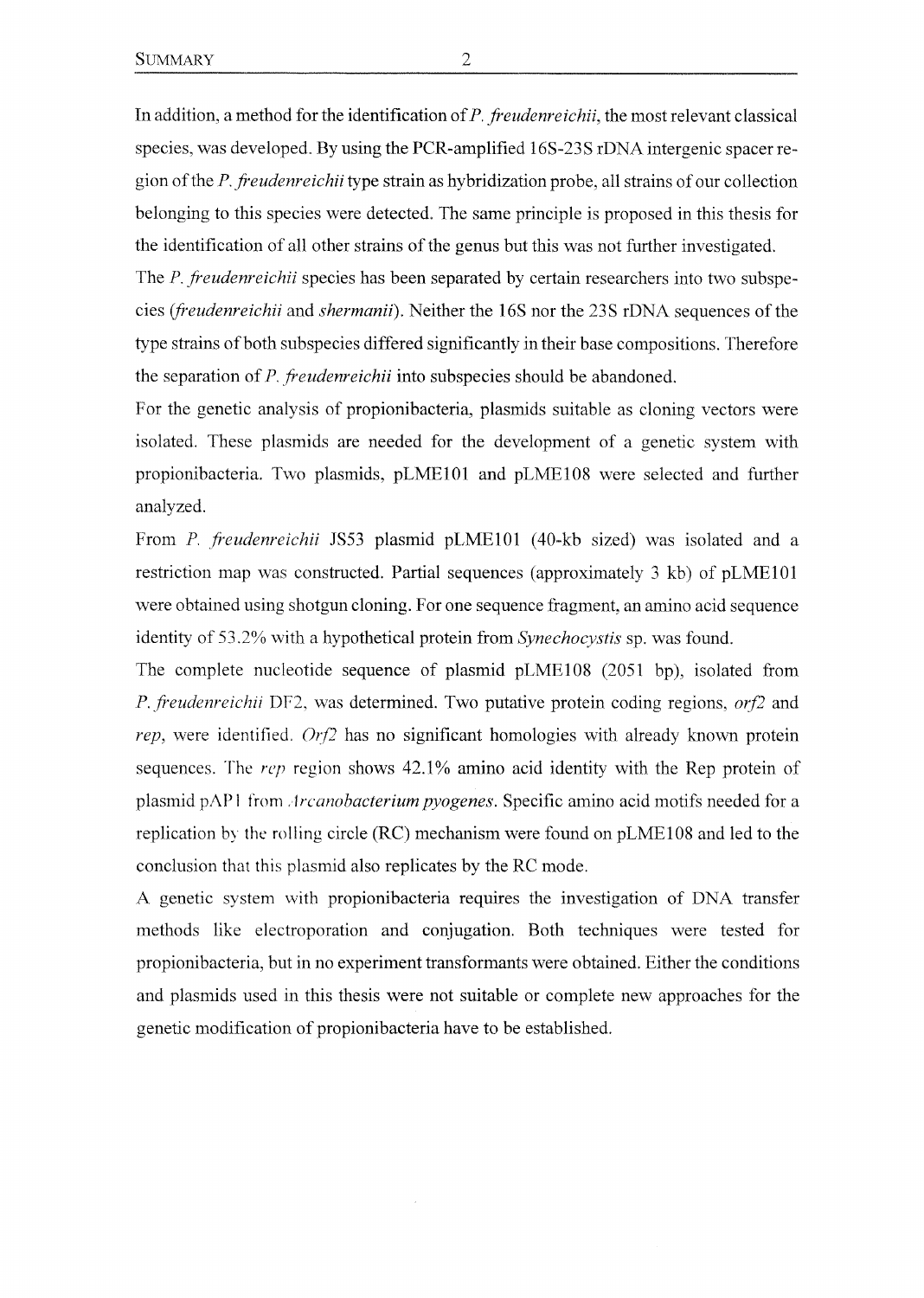#### Zusammenfassung

Propionibakterien wurden vor allem aus Milchprodukten und von der Haut von Menschen und Tieren isoliert. Das Fehlen eines echten Selektivmediums erschwert und verzögert die Isolierung und Identifizierung von Propionibakterien. Von Bedeutung sind Propionibakterien entweder als Starterkulturen in der Milchtechnologie oder als potentielle Pathogene. Zu ihrer raschen Identifikation wird eine Methode benötigt, die im weiteren auch, als Basis für molekulargenetische Arbeiten mit Propionibakterien dienen soll.

Die taxonomische Situation innerhalb des Genus Propionibacterium wurde durch die Konstruktion eines phylogenetischen Stammbaums reevaluiert, der auf den 16S rDNS Sequenzen aller Typstämme basiert. Falls notwendig wurden in dieser Arbeit komplette 16S rDNS Sequenzen bestimmt (für zwei Spezies der klassischen Propionibakterien, sowie für vier medizinisch relevante Spezies) oder bestehende Sequenzenkomplettiert. Es wurde eine molekularbiologische Schnellmethode basierend auf "multiplex PCR" (MPCR) entwickelt, die es ermöglicht, die Zugehörigkeit unbekannter Bakterien zum Genus Propionibacterium zu bestimmen. DNS aus einer Reinkultur wird mit einer Schnellmethode isoliert (unter Verwendung von SDS und Proteinase K) und mittels MPCR vermehrt. Eine spezifische Gensonde für Propionibakterien, gd1 (5'-TGCTTTCGATA-CGGGTTGAC-3') findet in dieser MPCR Methode Verwendung. Diese Sonde hybridisiert nur mit der 16S rDNS von Stämmen die zum Genus Propionibacterium gehören (E. coli Positionen 632-651 der V4-variablen Region). Propionibakterien sind in einer Probe vorhanden, wenn ein spezifisches DNS-Fragment einer Länge von 900 Basenpaaren (Bp) mit der MPCR Methode amplifiziert wird, freten Fremdkeime, die nicht zum Genus Propionibacterium gehören, in einer Probe auf. so wird nur ein DNS-Fragment mit der Länge von <sup>1500</sup> Bp gebildet. Dieses Fragment dient der internen Kontrolle der Methode und gilt als Beweis dafür, dass der MPCR-Nachweis korrekt durchgeführt wurde, aber eben keine Propionibakterien in der Probe vorhanden waren. Die Nachweisgrenze für Reinkulturen von Propionibakterien lag bei  $2 \times 10^3$  koloniebildenden Einheiten pro ml einer Flüssigkultur.

Im weiteren kann die MPCR-Methode für ein schnelles "Probenscreening" eingesetzt werden, z.B. in Rohmilch oder in klinischen Isolaten. Da die Probenaufarbeitung sehr einfach ist, können viele verschiedene neue Habitate nun auf das Vorhandensein von Propionibakterien untersucht werden.

Der nächste Schritt nach der Bestimmung des Genus eines Isolates ist die Identifikation

3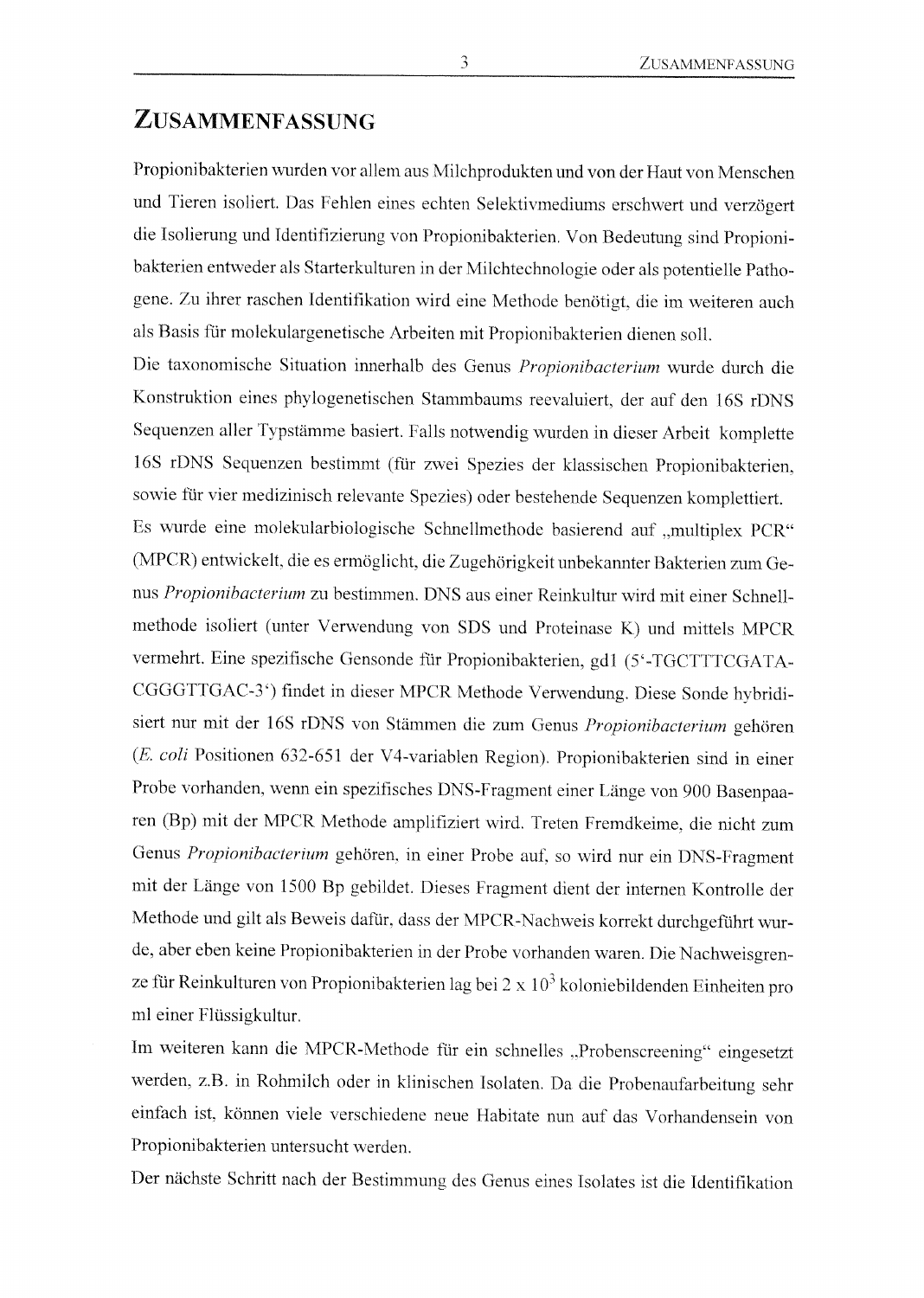bis auf Spezies-Ebene. In dieser Arbeit wurde ein molekularbiologisches Vorgehen ausgewählt, das auf der partiellen Sequenzierung der 16S rDNS Gene von Propionibakterien basiert. Durch Vergleichen der gewonnen 16S rDNS Sequenzen mit existierenden Datenbankeinträgen (z.B. GenEmbl) wurden Propionibacterium Isolate den ihnen entsprechenden Spezies zugeordnet. Diese gesamte Analyse kann innerhalb zweier Tage durchgeführt werden.

Zusätzlich wurde eine Methode zur Identifikation des wichtigsten Vertreters der klassischen Spezies, P. freudenreichii, entwickelt. Durch Verwendung der mittels PCR vermehrten 16S-23S rDNS "Spacer-Region" des Typstamms von P. freudenreichii als Hybridisierungs-Sonde konnten alle Stämme dieser Spezies aus unserer Laborstamm sammlung korrekt identifiziert werden. Für die Identifikation aller anderen Stämme des Genus kann möglicherweise das gleiche Prinzip angewendet werden, dies wurde aber nicht weiter verfolgt.

Die Spezies P. freudenreichii wird von verschiedenen Forschern in zwei Subspezies aufgeteilt (freudenreichii und shermanii). Weder die 16S noch die 23S rDNS Sequenzen der Typstämme beider Subspezies unterschieden sich wesentlich in ihrer Basenzusammensetzung. Darum wird in dieser Arbeit vorgeschlagen, dass die Trennung von P. freudenreichü in zwei Subspezies fallen gelassenwird.

Um ein genetisches Arbeiten mit Propionibakterien zu ermöglichen, wurden als Erstes Plasmide zur Konstruktion von Klonierungsvektoren isoliert. Diese Plasmide werden zur Entwicklung eines genetischen Systems für Propionibakterien benötigt. Zwei Plasmide, pLME1 Ol und pLME108 wurdenin der Folge ausgewählt und näher untersucht.

Aus P. freudenreichü JS53 wurde das Plasmid pLMElOl (40 kb) isoliert und eine Restriktionskarte erstellt. Teilsequenzen von pLME101 (ca. 3 kb) wurden durch "Shotgun Cloning" gewonnen. Die Sequenz eines Fragments zeigte auf Aminosäureebene eine Identität von 53.2% mit einem hypothetischen Protein von Synechocystis sp.

Für das Plasmids pLME108 (2051 bp), isoliert aus P. freudenreichii DF2, wurde die vollständige Nukleotidsequenz bestimmt. Zwei möglicherweise für Proteine kodierende Re gionen,  $orf2$  und rep, wurden identifiziert. Orf2 weist keine grösseren Ähnlichkeiten mit bereits bekannte Proteinsequenzen auf, während die rep Region 42.1% Aminosäure-Iden tität mit dem Rep Protein des Plasmids pAP1 aus Arcanobacterium pyogenes aufweist. Spezielle Aminosäuremuster, die für die Replikation durch den "rolling circle" (RC) Mechanismus benötigt werden, konnten innerhalb der rep Region des Plasmids pLME108